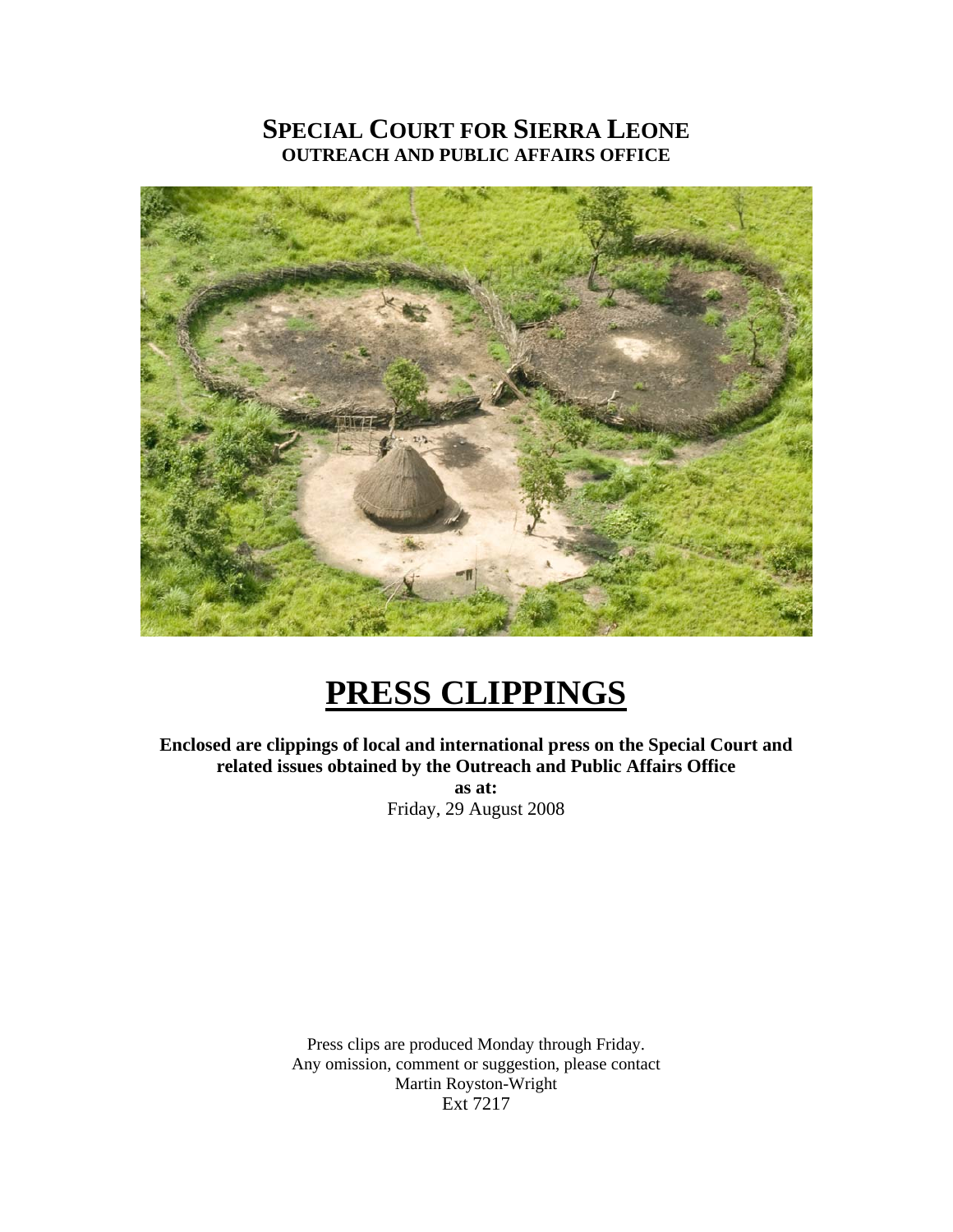| <b>Local News</b>                                                   |               |
|---------------------------------------------------------------------|---------------|
| Human Rights Commission Need Le 2.3bn FY 2009 / For di People       | Page 3        |
| <b>International News</b>                                           |               |
| (Untitled) / BBC World Service Trust                                | Pages 4-5     |
| (Untitled) / BBC World Service Trust                                | Page 6        |
| UNMIL Public Information Office Complete Media Summaries / UNMIL    | Pages 7-9     |
| Review: A History of Political Trials by John Laughland / Telegraph | Pages $10-11$ |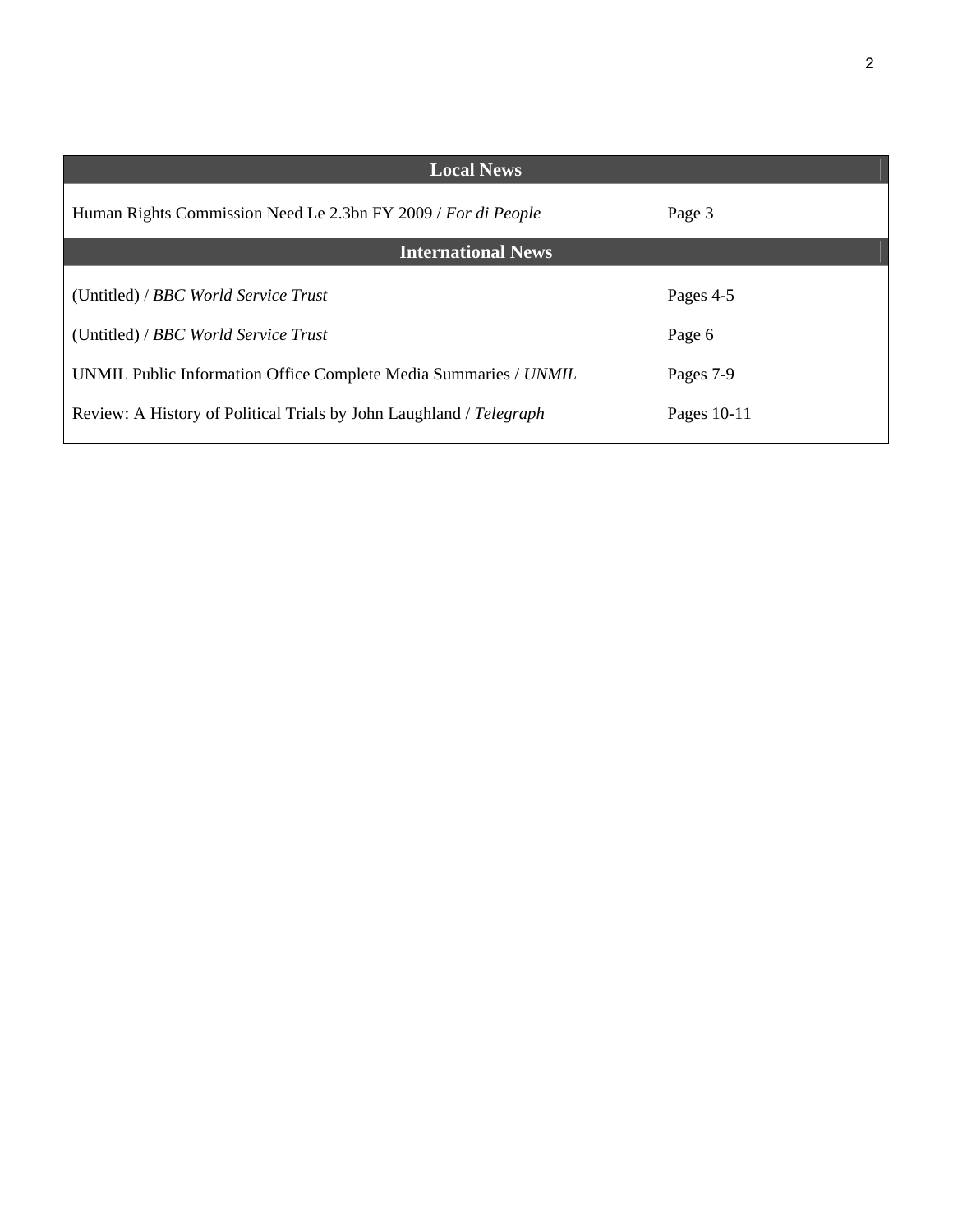For di People Friday, 29 August 2008

FDP/8

#### FRIDAY AUGUST 29, 2008

**Iman Rights Comm**  $\bullet$ **Le 2.3bn F** 

THE HUMAN Rights Commission of Sierra Leone is requesting from the national budget 2.3 billion leones as Frunning costs for Fiscal Year 2009.

ELIAS BANGURA In her presentation yesterday at the Budget ongoing hearings at Youyi Building, Commissioner Mrs. Yasmin Fofanah said their commission needs Le 2,380,000,000 (two billion, three hundred and eighty million leones), as against the 76 million they were given last year, which was grossly inadequate for a commission that handles human rights issues.

The Commission was established on 10<sup>th</sup> December 2006. Since then it has existed in taking the lead in building a culture of human rights (including respect for individual responsibilities) that maintains human dignity for all in Sierra Leone in full compliance with the Constitution, laws, international and regional instruments through effective partnership and collaboration.

Among it's objectives

governance, security and peace: human development; gender equality and nondiscrimination; support and guarantee equal opportunities to the disable and other vulnerable groups; enhance protection of civil and political rights; and to strengthen institutional capacity to provide effective support to programmes. And their activities from last year, among other things has been public education on human are, to promote good rights and peace;

and

enhancing participation in national processes through training and public awareness raising; engage Parliament and GoSL on legislation and policy on access to information; monitoring the implementation of the TRC Report; production of State of Human Rights Report; support to witnesses and victims of human rights violations; local and international training of commissioners and staff on human rights issues. Towards these issues, they have accomplished many things, such as: handling 70 cases of alleged human rights abuse: recommended to

the Director of Prisons the immediate release of prison inmates who had served their sentences and whose continued detention was unlawful; provided technical and legal advice to complainants of alleged cases of human rights violations; provided technical assistance to Government, Parliament and civil society for passage of the Gender Justice Laws; organized a national consultative conference in. collaboration with Uniosil on the status of implementation of the

TRC Recommendations: and monitoring prisons and detention places. Mrs. Fofanah said the Commission is determined

to go ahead and be seen everywhere across the country, and not just in Freetown. But their main challenge has been under funding. For example, last fiscal year they were allocated a hundred and thirty four million leones, but the actual as of date is only seventy six million, five hundred thousand leones. And there are still programs and funding that needs their commitment, like handling cases relating to human rights violations: transport support to witnesses/victims: membership dues; rent for three regional offices for 2 years (the 4<sup>th</sup> has been provided by Government; remaining procurement of equipment and office furniture, maintenance, repair and fuel support; conduct capacity training for commissioners and staff; and rules and procedures for receiving and adjudication of complaints established, published. and disseminated

some funding from donors, but this was due to our vigorous effort in sourcing them. I think Government should increase our funding to address the human rights issues in this country. There are so many cases that need to be addressed in our country, like ritual murders, wife battering and more. If Government doesn't increase our allocation, literally the commission is going to sink", said Mrs. Fofanah. The District Budget  $0$  v e r s i g h t Committee

members. Parliamentarians. the Press and Civil Society were unanimous in their support for the Commission's

work.

They encouraged the Commission to be more vigorous: their. presence should be seen in every region, for the people to access their services. And whoever gave them that allocation is being mean to the Commission, because such an amount would take their work nowhere. They said they know about Government's constraints, but for the coming year, they recommending that the Commission gets their two billion leones request. They moved the motion for their

budget to be approved, and presented to Parliament.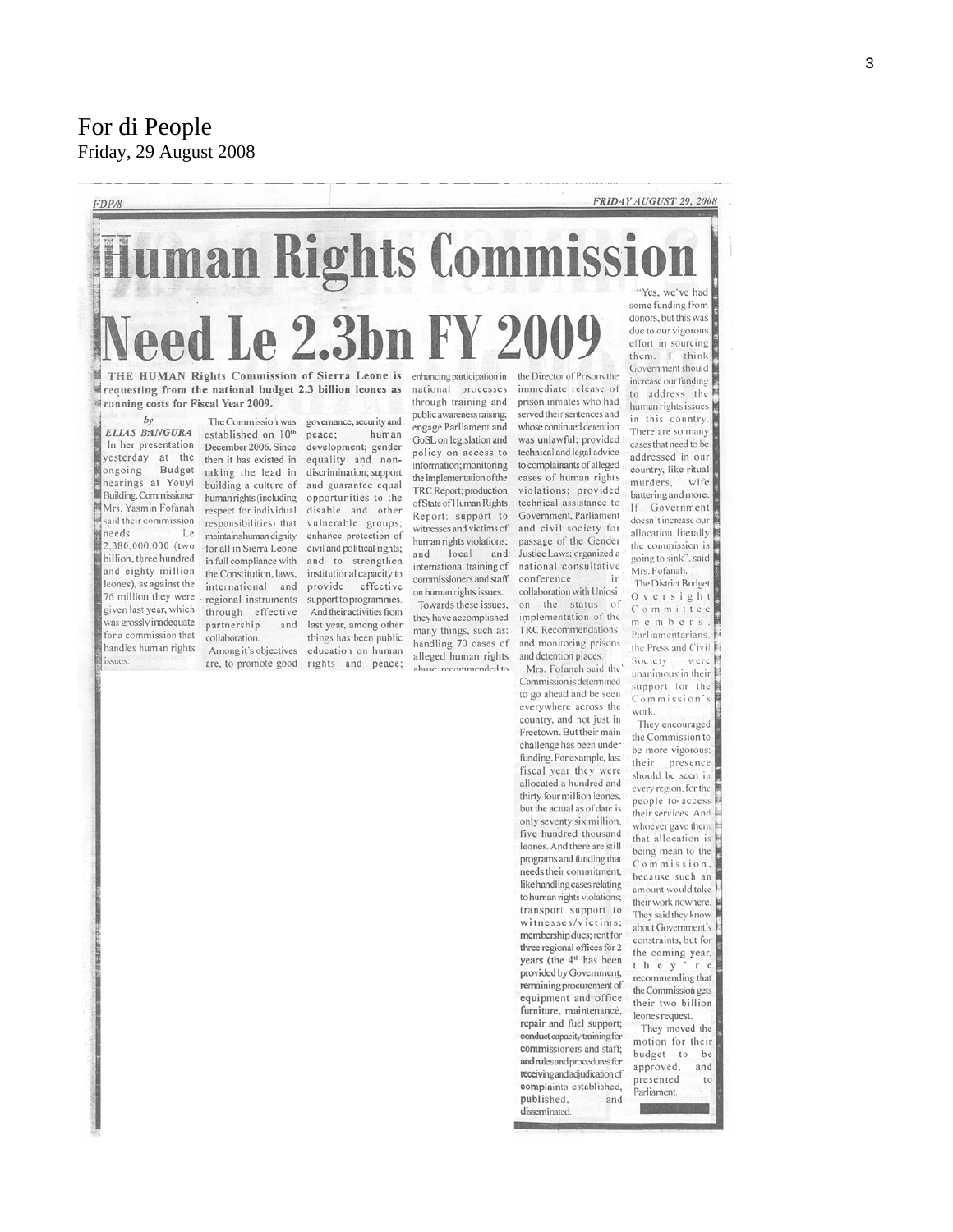# BBC World Service Trust

Thursday, 28 August 2008

Since the detention of former Liberian President Charles Taylor at the International Criminal Court facilities in The Hague, nothing is known about the condition of his prison cell. Where is he confined? Does Mr. Taylor have access to electricity, television or radio? Is he allowed to have recreation and family visitation? BBC World Service Trust, Joseph Cheeseman reports on the answers he got from court officials and Taylor's Lawyers.

Lead Defence Counsel Courtney Griffiths says Mr. Charles Taylor is confined in a detention facility used by Nazi Germany in The Hague during the last two World Wars.

QC Griffiths told me the International Criminal Court, the ICC, is renting from the Dutch government the portion of the detention facility occupied by Mr. Taylor and other detainees of the ICC. Mr. Gregory Townsend is the head of the Special Court sub-office in The Hague. Mr. Townsend's office is responsible for the welfare of Mr. Taylor in detention. Mr. Townsend explains the condition under which Mr. Taylor is being held.

TOWNSEND: He's being housed with the five ICC detainees, and they have an individual cell. They have food provided for them, rooms to confer with their lawyers, medical officers available for them if they're ill, and essentially some time outside every day and some recreation activities if they want to, and a lot of them are spending their time preparing their defences.

CHEESEMAN: Do they have other facilities like television or radio or newspapers?

TOWNSEND: They have television access and I think they have available to them also periodicals, I understand.

CHEESEMAN: Who determines what food is provided for the detainees?

TOWNSEND: The ICC handles all aspects of their detention including their dietary interests and food. There has been requests for a more African-oriented food and to my understanding those requests have been met and they're trying to move towards that.

The head of the defence team, Courtney Griffiths, confirmed that Taylor's detention cell is not among the worst he had seen since he started his practice as a lawyer. He named some of the incentives enjoyed by Mr. Taylor in the detention center. QC Griffiths said Mr. Taylor has access to television and other media in his cell.

GRIFFITHS: Well he has access to the media, and as you know he's a very keen sportsman, and he has been following the recent Olympics very closely.

CHEESEMAN: So when he sleeps, does he have a decent bed?

GRIFFITHS: He's never complained to me about the nature of his conditions.

CHEESEMAN: Mr. Griffiths, however, said his client suffers some disadvantages in prison regarding food and family visitation.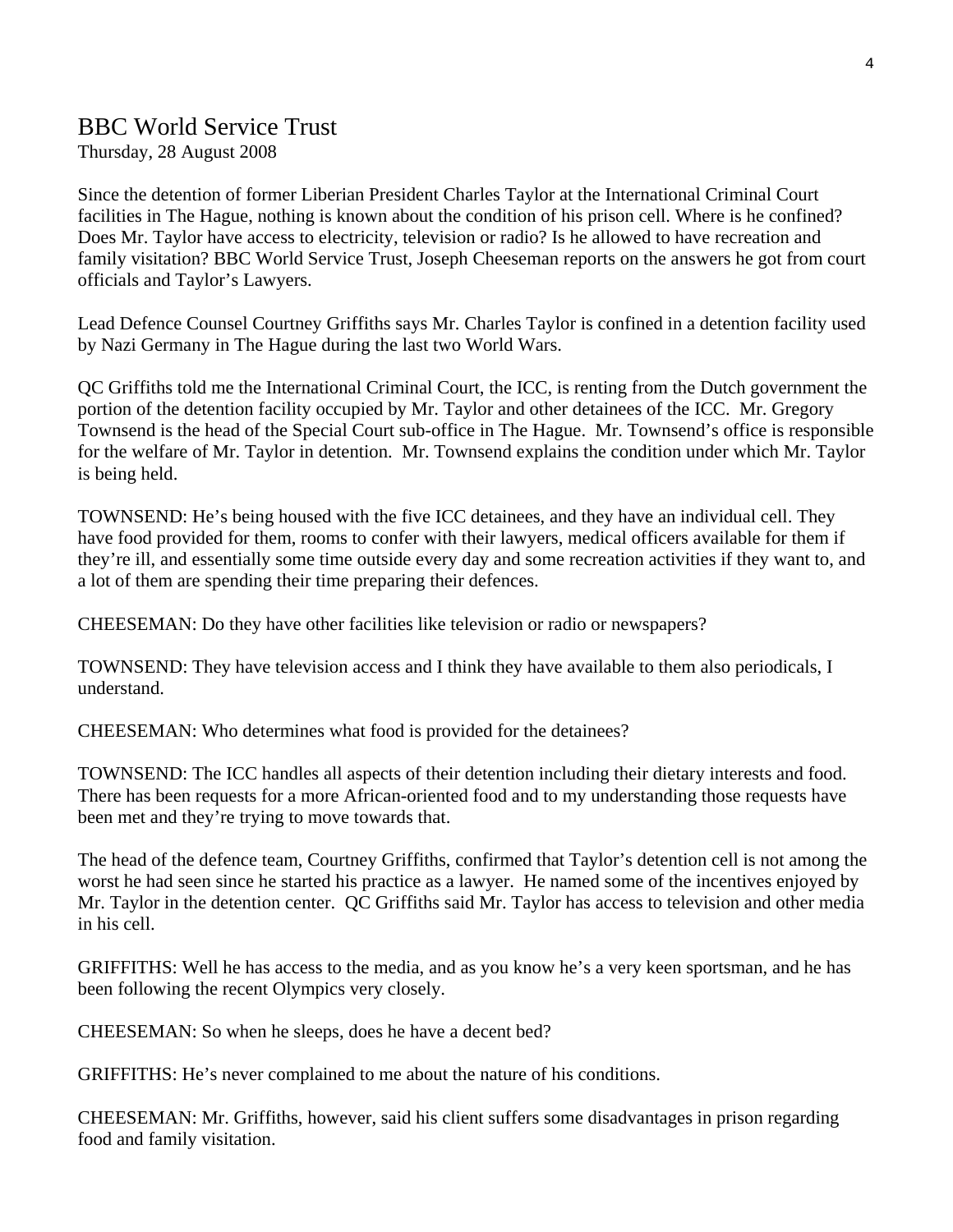GRIFFITHS: They are severely deprived in terms of what is available to them, even in terms of simple things such as food, because what [I still] remember, there are several African detainees here in The Hague in a European country. Where are they going to get their garri from? Where are they going to get their fufu from? Where are they going to get their plantain from? And all the other foods which culturally they're used to. [Gap in tape] very difficult, and it causes problems for them...apart from his continued concern that he doesn't have as much access to his family as he would like.

CHEESEMAN: How frequent is he allowed for family members to visit him?

GRIFFITHS: Not very frequently, and the conditions under which he's allowed to see his family members are somewhat onerous. So for example he can't see them privately. There has to be a guard there present who records their conversation. Can you imagine that?

CHEESEMAN: He doesn't have privacy with his wife?

GRIFFITHS: With his wife it's different, but generally, the conditions under which he's permitted to meet with members of his family are indeed quite onerous.

Meanwhile the prosecution 35th witness has ended his cross-examination. The witness concluded by telling the Defence that he had Taylor's cell phone and satellite phone numbers and that he communicated with Taylor directly. But the Defence team said the witness had no access to Mr. Taylor's cell phone or his satellite phone. The 36th witness whose cross-examination was suspended last week is now on the stand.

This is Joseph Cheeseman reporting for the BBC World Service Trust from The Hague.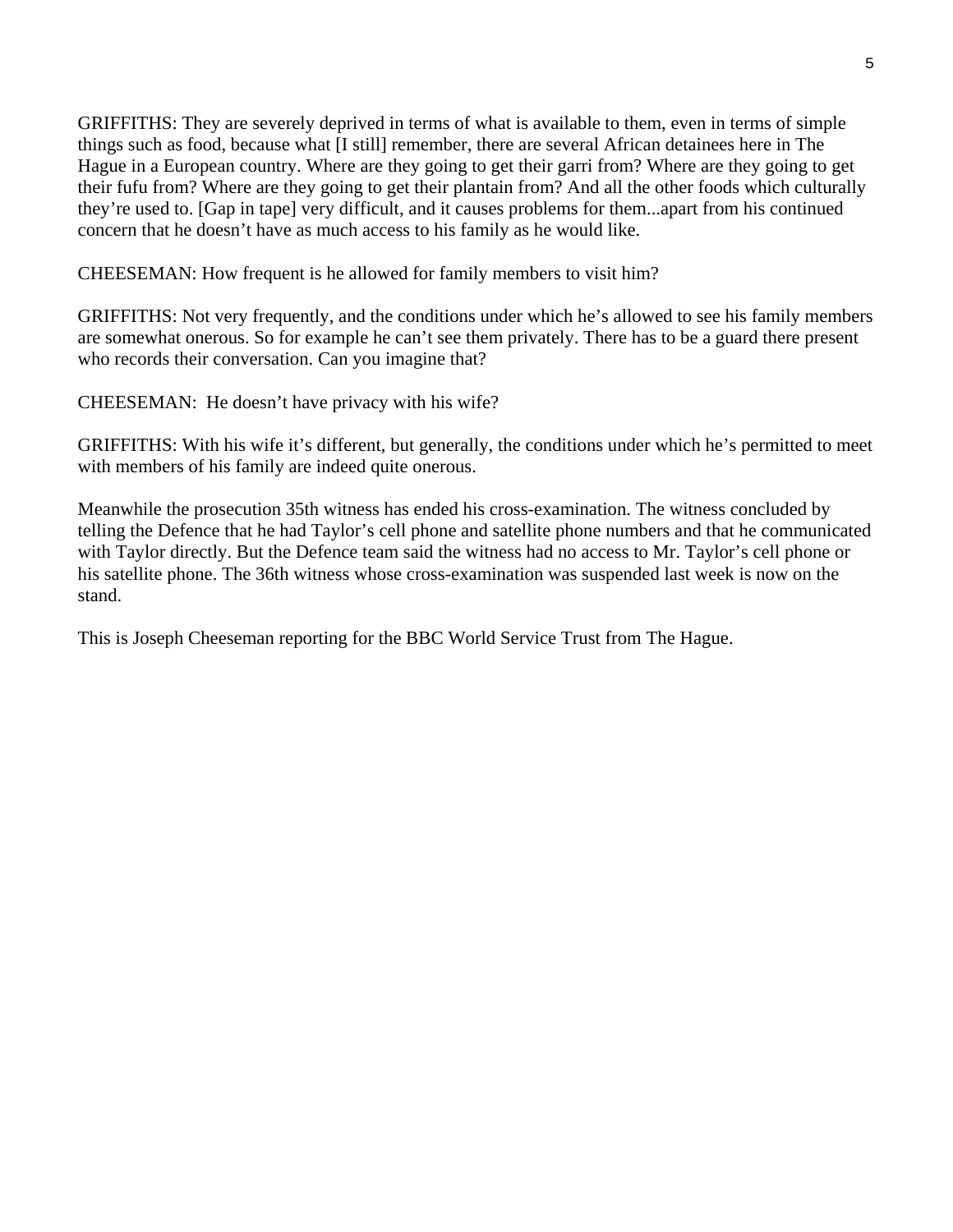# BBC World Service Trust

Thursday, 28 August 2008

Defence Lawyer Terry Munyard on Thursday concluded his cross-examination of the 35th witness testifying in the trial of Charles Taylor in The Hague. The witness continued his cross-examination with his voice distorted.

As the BBC World Service Trust Mariama Khai Fornah reports, the Defence lawyer said the witness lied in some insistences.

FORNAH: During direct examination, the witness told the court he had direct access to two telephone numbers of detained former Liberian President Charles Taylor. But Defence lawyer Munyard argued the witness [sic.] over Mr. Taylor's telephone number.

MUNYARD: Do you remember telling us in evidence "I had his number at the time, direct number from him?"

WITNESS: Yes, I had the direct number to his satellite phone. I had the direct number to his satellite phone at that time, but I said I've forgotten his satellite phone number. I only recall his cell phone number which we used to communicate, because most of the time I used to communicate on his satellite phone number too.

MUNYARD: You did not have his number direct from him even on your own account, did you? Where did you get the satellite number of Mr. Taylor from?

WITNESS: White Flower, at his residence.

MUNYARD: Who did you get it from?

WITNESS: I got the satellite phone number directly from him. He wrote it on paper and gave it to me.

FORNAH: The witness also said arms and ammunition brought from Liberia was used to capture Kono in an operation code named 'Fiti fata'.

WITNESS: After we had gone to Liberia, and from Gbanga we brought ammunition to Buedu and from Buedu Sam Bockarie receive the ammunition and he gave us a large quantity of ammunition, because we had a huge quantity for us to take it to Kono to Dennis Mingo, "Superman", at Superman Ground. And after that, that was the same ammunition that we used to undertake a "fiti fata" mission to capture Koidu town in Kono.

FORNAH: The witness earlier told the court that there was infighting between the Liberian fighters and the Sierra Leonean Rebels due to repeated atrocities that were committed by the Liberians against the Sierra Leoneans.

Meanwhile, the 36th witness whose testimony was suspended last seek is again on the stand and he is being cross-examined by the lead counsel of Charles Taylor, QC Courtnay Griffiths.

For the BBC World Service Trust, this is Mariama Khai Fornah reporting from The Hague.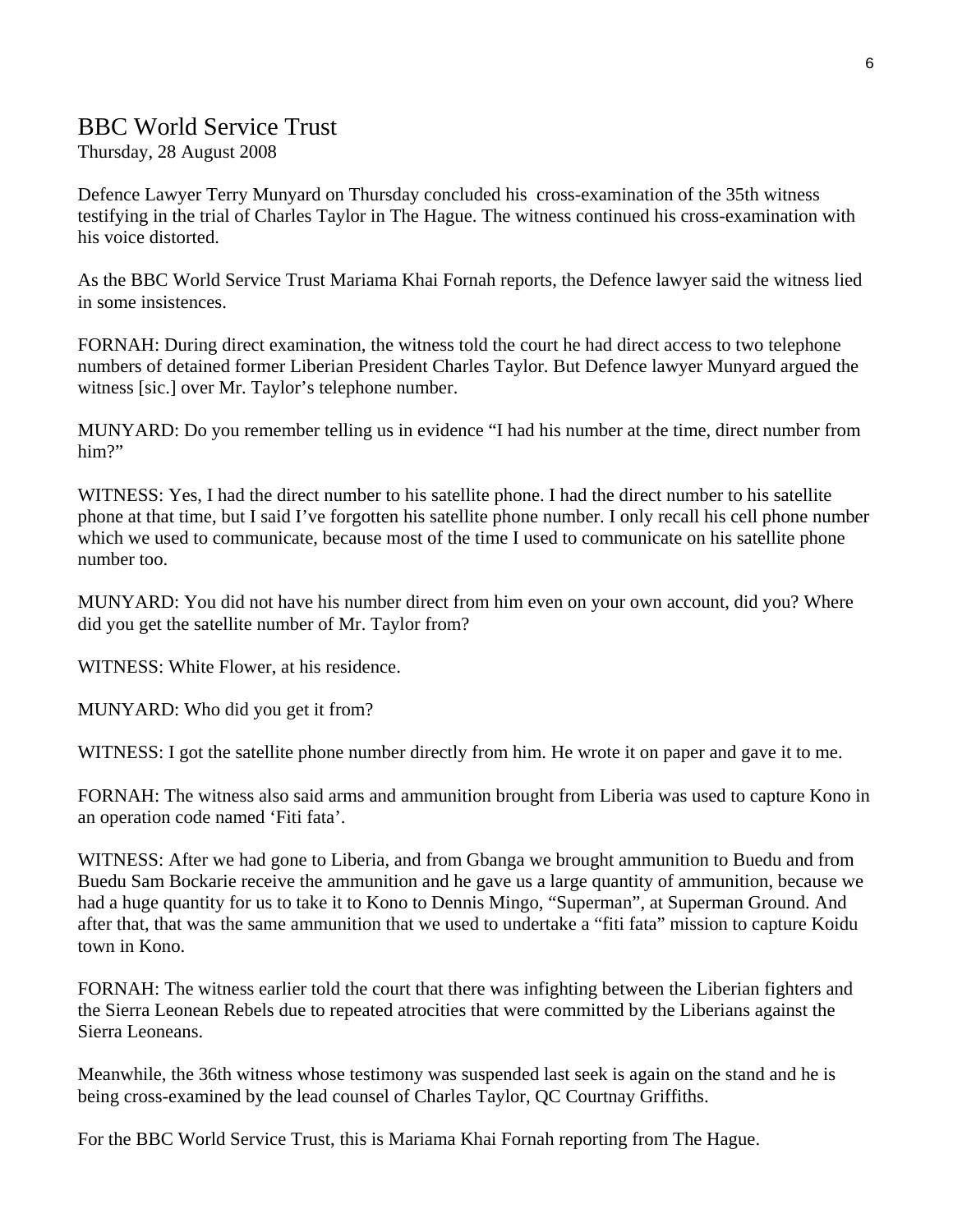

United Nations Mission in Liberia (UNMIL)

# **UNMIL Public Information Office Complete Media Summaries 28 August 2008**

*[The media summaries and press clips do not necessarily represent the views of UNMIL.]* 

## **Newspaper Summary**

**AFRICOM Commander Visits Liberia Today**  (The Inquirer, The News, The Analyst)

- The head of the United States Africa Command (AFRICOM) General William Ward is expected in the country today to serve as guest speaker at the activation and Initial Entry Training (IET) of the Armed Forces of Liberia (AFL). A Defense Ministry release said Gen. Ward would also be the guest of honor at the ceremonies of the first battalion of the 23rd Infantry Brigade and Initial Entry Training graduation at the Barclay Training Center (BTC) Friday.
- The Ministry of National Defense in collaboration with the Pacific Architecture Engineering (PAE) and DynCorp International will hold the activation ceremony. According to a release, the graduation would seal the IET as the numerical strength of the restructured Armed Forces of Liberia reaches its peak of a 2,000 professional, strong and effective force.

#### **Justice Ministry, Police Host Validation Today**

(Heritage)

• The ministry of Justice and the Liberia National Police (LNP) will today, Thursday, host a validation workshop in Monrovia. The workshop would provide an opportunity for key stakeholders to participate in the validation of the strategic development plan produce by the Police and other stakeholders in Accra, Ghana last month. The workshop will also identify areas that the LNP needs to systematically reform, restructure and rebuild in order to ensure that a sustained level of operational capacity is achieved.

#### **Police Undergo Weapons Training**

(The News)

- Authorities at the Liberia National Police say one 143 trainees of the Emergency Response Unit (ERU) have begun weapons training. The trainees are expected to graduate shortly from the first two classes.
- A release issued Wednesday said the trainees will begin joint patrols with UNMIL following graduation. When fully established, the ERU will comprise of 500 police officers.
- It can be recalled in January this year, the Liberia National Police launched a training programme to establish an Emergency Response Unit aimed at conducting special police operations in the areas of anti-terrorism, hostage rescue, internal security, tactical anti-crime operations, among others. The ERU is established to also provide support to the Police Support Unit (PSU), and it will further assist the LNP to continue its efforts to achieve excellence in management of internal security by placing service and loyalty about self.

#### **Former LURD Rebel Leader Denies Bombardment of "Greystone"**

(Heritage, National Chronicle, The News, New Democrat, The Inquirer, The Analyst, Daily Observer, The Monitor, The Informer)

The media reports that the leader of the disbanded Liberians United for Reconciliation and Democracy (LURD) rebel movement, Mr. Sekou Damate Conneh has denied that his forces bombarded the U.S. owned-facility, the Grey Stone Compound in Monrovia.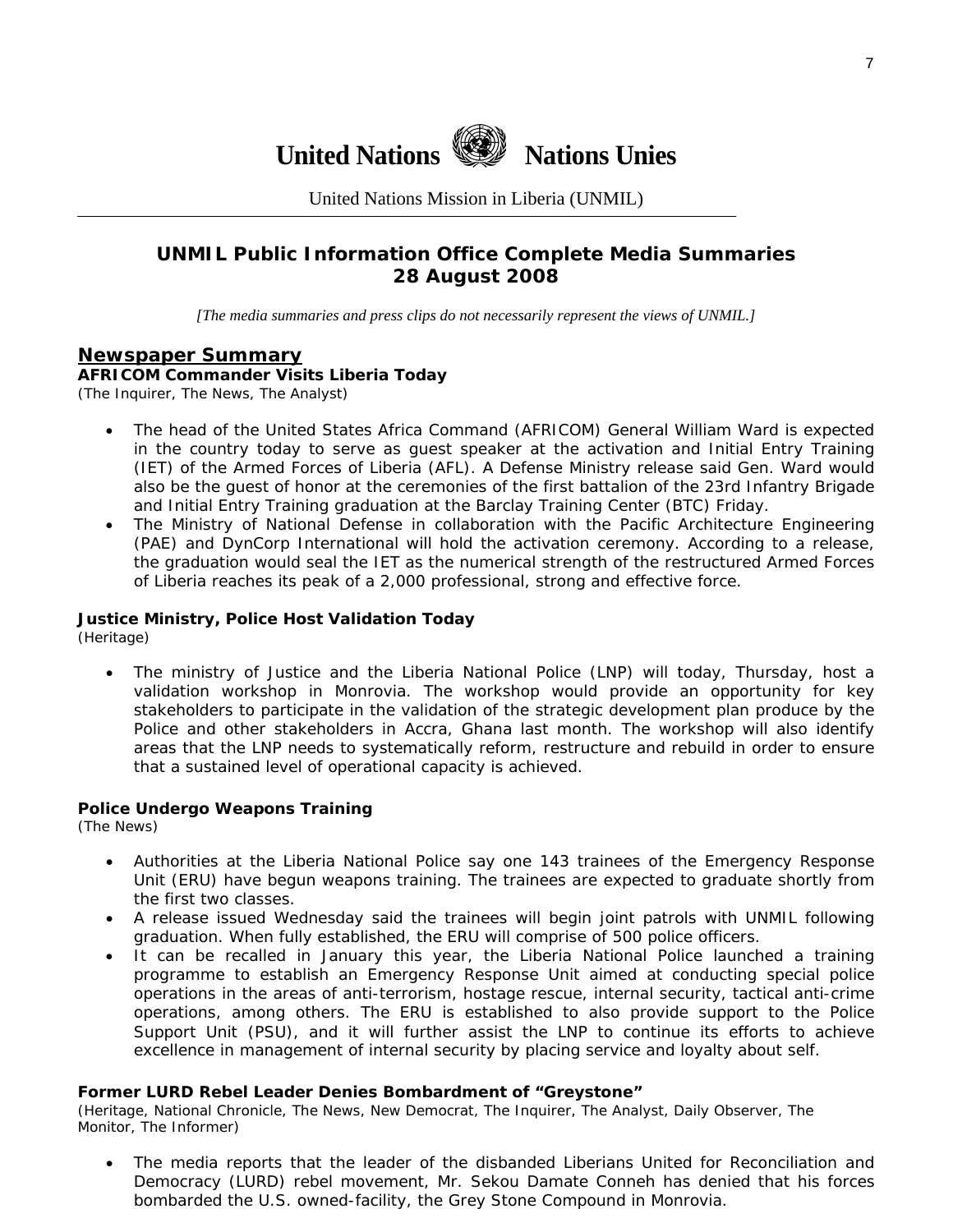- Testifying at the Truth and Reconciliation Commission (TRC) Thematic hearings yesterday, he blamed the barrage of missile attacks on the US-owned facility on Charles Taylor's forces arguing that his forces launched 81 millimetre rockets, which were, not strong enough to hit Monrovia.
- The Inquirer, Informer, Analyst, and New Democrat newspapers quoted Mr. Conneh as saying that he was not aware of things that happened in his movement. The Daily Observer and The Analyst newspapers said the former LURD leader said he could not be held liable for crimes which may have been committed by members of his movement. He contended that being a Chairman of the rebel movement did not mean he sanctioned all of the things done by the fighters.

# **Slain President's Family Rules out Reconciliation with Former INPFL Leader**

(National Chronicle)

- The family of slain President Samuel Doe has ruled out any possibility of reconciling with the former Independent National Patriot Front of Liberia (INPFL) leader, Prince Johnson. A family spokesman said testimony by former General Johnson that the body of the late President was cremated shows he does not deserve forgiveness.
- Mr. Jackson Doe said if Mr. Johnson, now senator, had shown regrets for his action, the family would have pardoned him. Meanwhile, Mr. Doe said he would appear before the TRC when called upon to explain details surrounding the capture and subsequent death of his brother.

#### **UN Envoy urges Liberians to Prioritize Children's Education - Commissions School Project**  (Heritage, The Informer, The Analyst)

- UN Envoy Ellen Løj has urged Liberians to encourage their children to go to school and to stay in school. Speaking at a ceremony in Montserrado County where she commissioned the Banjor Community School, newly rehabilitated by Nigerian Peacekeepers serving with the UN Mission in Liberia (UNMIL), she said all children both girls and boys need an equal chance. Ms. Løj acknowledged the huge challenge faced by the Ministry of Education in revitalizing Liberia's education sector.
- She hailed the contribution of the Nigerian peacekeepers "as a small, but very important contribution towards the efforts being made by the government." Speaking on behalf of the Nigerian peacekeepers, Brigadier General Ezekiel Olofin, urged the community to ensure the sustainability of the project and said that "education is the bedrock of human development and serves as a parameter for any growth in society."
- The peacekeepers contributed personal finances and expertise to improve the facilities. They provided furniture, painted the school, renovated the roof and ceiling and built perimeter walls and exit gates. Also speaking, the school's Principal, Mr. Andrew Tommy thanked the peacekeepers for the renovation disclosing that the initiative was the first major efforts put in place in the twelve years of the school's existence.

### **Liberia Faces Daunting Challenges, Says New U.S. Ambassador**

(Daily Observer, Heritage, The Inquirer, The Analyst, The News)

- The new U.S. Ambassador to Liberia, Linda Thomas-Greenfield says Liberia still faces daunting challenges including fixing its broken justice system. Presenting her letter of credence Wednesday, Ambassador Thomas-Greenfield said there was a need to develop civil society and the independent media to reverse the social and cultural damage from the war years.
- The first female US Ambassador to Liberia pledged to support the government in every sector of its recovery programme to ensure that US attention and commitment to Liberia do not diminish during what she called a crucial post conflict period. In response, President Ellen Johnson Sirleaf acknowledged that there are still a lot of challenges in Liberia despite the progress being made. The President thanked the U.S. government for its support in several sectors of the country's recovery programme, especially the training of the Armed Forces.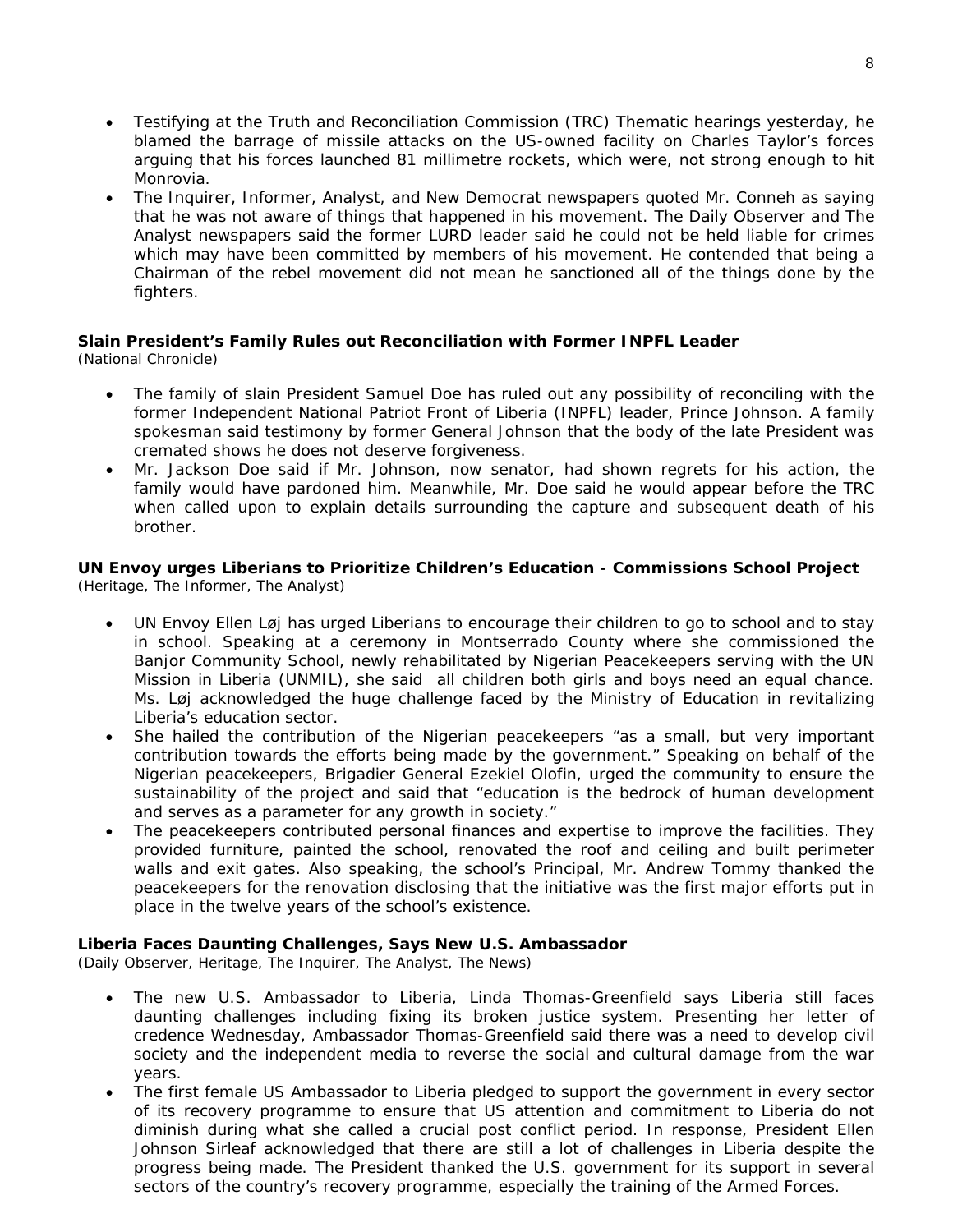# **Supreme Court Renews Stay Order on Nyenabo's Suspension**

(Heritage)

- Chamber Justice Jamesetta Wolokollie has again mandated the Liberian Senate to stay further proceedings regarding the suspension of Isaac Nyenabo as Pro-tempore. This followed a bill of information filed by lawyers representing the National Democratic Party of Liberia (NDPL) and suspended President Pro-Temp Nyenabo.
- It can be recalled that Justice Wolokollie issued a stay order mandating the Liberia Senate to halt all proceedings in the suspension of Isaac Nyenabo as Pro-tempore following a prohibition petition filed by the NDPL along with Senator Nyenabo. In a 12-count petition, the NDPL and co-defendant described the action to suspend the pro-temp as illegal contending that the Senate suspended Pro-Temp Nyenabo on 5 August while sitting unlawfully.

# **Radio Summary**

# **Star Radio** *(News culled today from website at 8:00am)*

**Doe's Family Rules Out Reconciliation with Former INPFL Leader**  *(Also reported on Truth F.M. and ELBC)*

# **Ex-Rebel Leader Denies Shelling Monrovia**

*(Also reported on Truth F.M. and ELBC)* 

# **Several Wounded in Violent Clash at Sinoe Rubber Plantation**

- Correspondents say several persons have been wounded and many houses burned as a result of confusion at the Sinoe Rubber Plantation.
- Reports say the confusion erupted Tuesday following a decision by Superintendent Sylvester Grigsby to dissolve the Citizens Welfare Committee after some citizens complained that the team was not seeking the interest of the workers.
- The supervisor of the monitoring team has however accused Senator Mobutu Nyenpan and Liberia Agriculture Company (LAC) Manager, Alfred Porte of being the mastermind of the citizens' petition.
- Mr. Joe Flah alleged the two officials programmed five persons to petition the Superintendent a claim both men denied.
- Superintendent Grisgby said security has been tightened at the Plantation and those involved in the act would be prosecuted.

# **New US Ambassador says Liberia Faces Daunting Challenges**

*(Also reported on Truth F.M. and ELBC)* 

# **EPA Confiscates Eagle at RIA**

- The Environmental Protection Agency (EPA) has confiscated and turned over an eagle to the Forestry Development Authority.
- Addressing a news conference yesterday, EPA Acting Executive Director, Ben Karmo said the eagle was confiscated from a man at the Roberts International Airport while attempting to sell it.
- Mr. Karmo said it is prohibited under the law for such creature to be hunted.
- An officer of the FDA Wildlife Division, Moses Beah thanked the EPA for rescuing the bird and said it would be preserved and later released to the forest in the Sarpo National Park.

*(Also reported on Truth F.M. and ELBC)* 

# **Truth F.M.** *(News monitored today at 10:00 am)*

# **High Court Reiterates Stay Order in Leadership Crisis among Senators**

9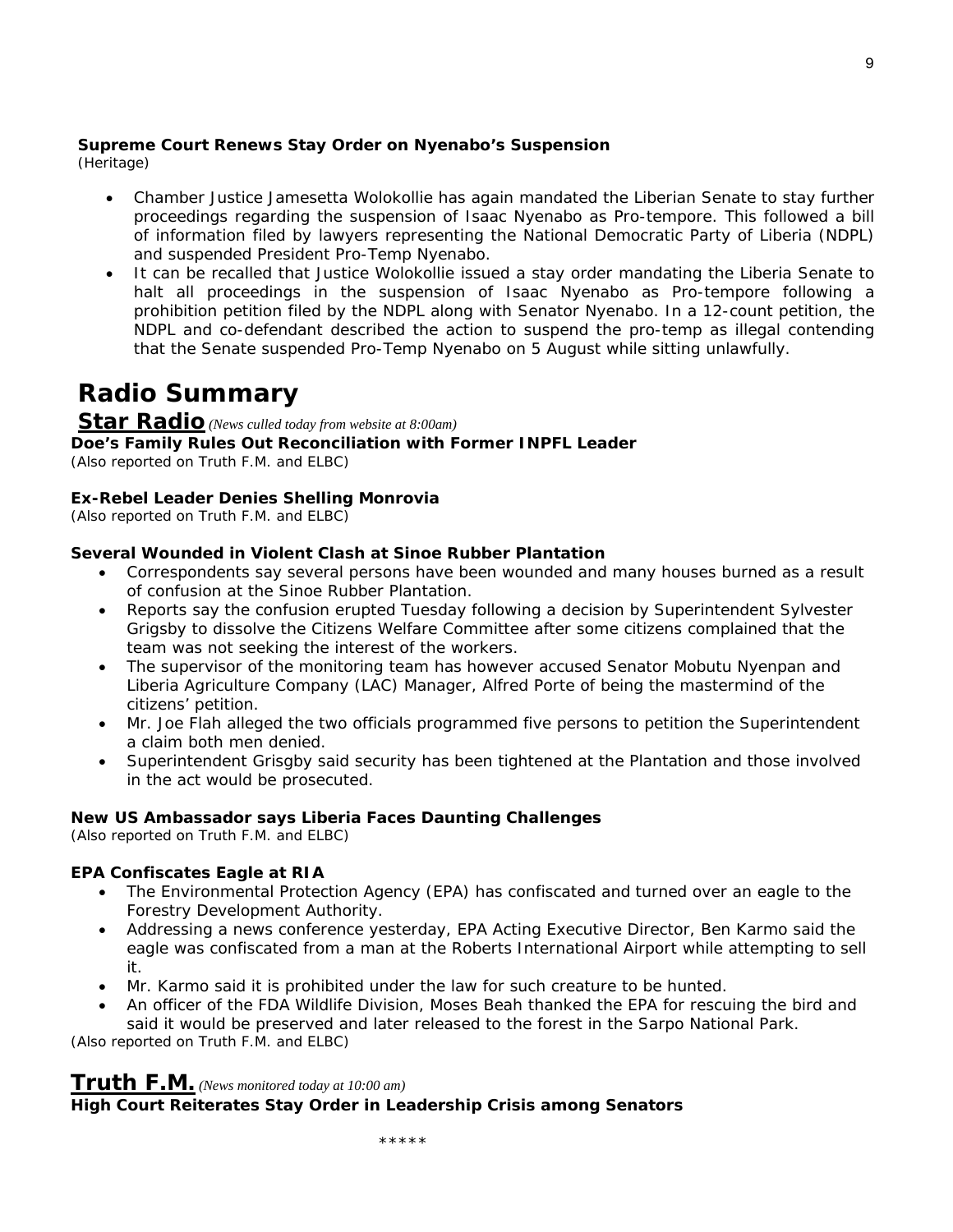Telegraph (UK) Friday, 29 August 2008

# **Review: A History of Political Trials by John Laughland**

Political trials do not always deliver justice, says Adam LeBor, But what else do we have?

If a Hollywood scriptwriter had pitched a film idea in which Radovan Karadzic, the fugitive Bosnian Serb leader, was found in a drab Belgrade suburb working as a practitioner of alternative medicine, he would have been laughed out of the editorial meeting.

The idea that the former Serbian President, Slobodan Milosevic, and Charles Taylor, his Liberian counterpart, would eventually be called to account for their crimes once seemed equally fanciful. Yet Milosevic died in his cell at The Hague, where Charles Taylor is now on trial for war crimes.

advertisement

John Laughland's opinion of the evolving legal processes by which dictators and warlords are being put on trial is clear from the title of his previous book, Travesty: The Trial of Slobodan Milosevic and the Corruption of International Justice.

It was co-written with Ramsay Clark, a former US Attorney General who helped defend Saddam Hussein. Nevertheless, Laughland asks some pointed questions that will discomfit even those who disagree with him. Who has the right to adjudicate the acts of another state? What accountability is there for international tribunals? To what extent are they victors' justice?

Some answers, I would argue, may be found in the founding documents of the United Nations -its Charter, Universal Declaration of Human Rights and Genocide Convention. Article One of the Genocide Convention, for example, states that 'genocide is a crime under international law which they [signatories] undertake to prevent and punish'.

Laughland's book opens with the trial of Charles I in 1649 for treachery, an unprecedented event where the verdict was a foregone conclusion. Charles's courtroom tactics - refusing to recognise the court's authority, refusing to plea - was to be copied centuries later by Slobodan Milosevic and Saddam Hussein.

Subsequent chapters include usefully detailed accounts of the trials of Louis XVI, Marshal Pétain and Vidkun Quisling; post-war trials in Hungary, Finland and Greece; plus Nicolae Ceausescu, Erich Honecker, Jean Kambanda (a Hutu leader in Rwanda), Slobodan Milosevic and Saddam Hussein. However, this episodic structure slows down the narrative, and at times the book reads more like a collection of articles than a linked account.

Laughland's dissection of the flaws and hypocrisies of the Nuremberg trials is a useful reminder to those who hold them up as an exemplar. The 24 defendants were chosen to represent a cross-section of the Nazi leadership, and included two governors of the Reichsbank, Walther Funk and Hjalmar Schacht.

These two men, while essential cogs in the Nazi machine, were arguably far less implicated in war crimes than, for example, Reinhard Gehlen, a general on the eastern front, where many of the most hideous crimes were committed. But politics saved Gehlen. The Allies put him in charge of the nascent West German intelligence service.